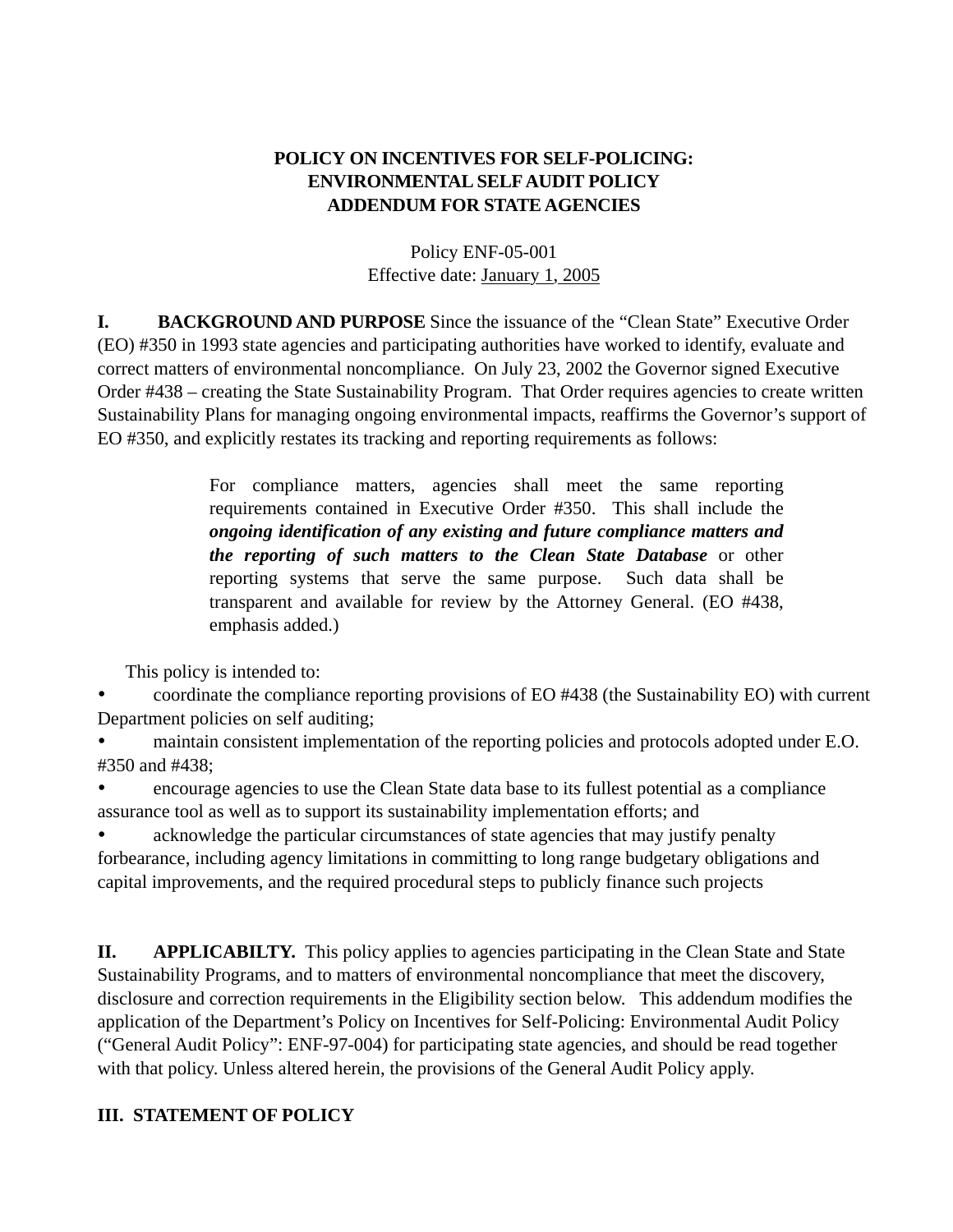**A. INCENTIVES FOR SELF POLICING.** When a participating state agency establishes that it satisfies all of the conditions in the Eligibility section below DEP will exercise its enforcement discretion as follows.

1. **No Notice of Noncompliance.** If the initial enforcement response for the violations would normally be a Notice of Noncompliance (NON), DEP will not issue an NON, or otherwise use the violations to establish a foundation for future enforcement.

**2. Penalty Exemption.** Once the participating agency satisfies its burden of meeting all conditions for penalty relief in Section III.B below, DEP will not assess a penalty for the violations. DEP reserves the right to collect any economic benefit DEP determines to be significant that may have been realized as a result of the noncompliance, even where an agency has met all conditions for penalty relief in this policy. Qualifying for the penalty relief provided by this policy does not bestow or imply waiver of the obligation to correct or remediate harm caused by any violation of environmental requirements.

3. **No Criminal Recommendations** DEP will not recommend to the Massachusetts Office of the Attorney General (AG) or other prosecuting authority that criminal charges be brought against a regulated entity where DEP determines that all of the conditions in Section III.B. are satisfied, and where the violation, **in the judgment of the DEP/AG Case Screening Committee**, does not demonstrate or involve:

- prevalent management philosophy or practice that concealed or condoned environmental violations; or
- high-level corporate officials' or managers' willful blindness, as that term is defined in this policy, to the violations, or conscious involvement in the violations after blindness.

Whether or not DEP recommends the agency for criminal prosecution under this section, DEP reserves the right to recommend prosecution for the criminal acts of individual officers, managers or employees. Whether or not DEP recommends the regulated entity for criminal prosecution under this section, the Massachusetts Office of the Attorney General and other prosecuting authority retain independent authority to initiate criminal charges against a regulated entity.

4. **No Routine Request for Audit Reports** DEP will not routinely request or use an environmental audit report, when conducting an inspection, to initiate an investigation of, or an enforcement action against the regulated entity. However, if DEP has reason to believe, independent of information in an environmental audit report, that a violation has occurred, DEP may seek any information, including environmental audit reports, relevant to identifying violations and determining liability or extent of harm. DEP preserves its rights to inspect a facility after deadlines for correcting noncompliance disclosed through an audit have elapsed, or at any time should it have reasonable cause to believe that an imminent threat or actual harm has occurred and/or is ongoing.

An "Environmental audit" is a systematic, documented and objective review and evaluation performed by an agency, or by a third party, to determine whether a facility is in compliance with all applicable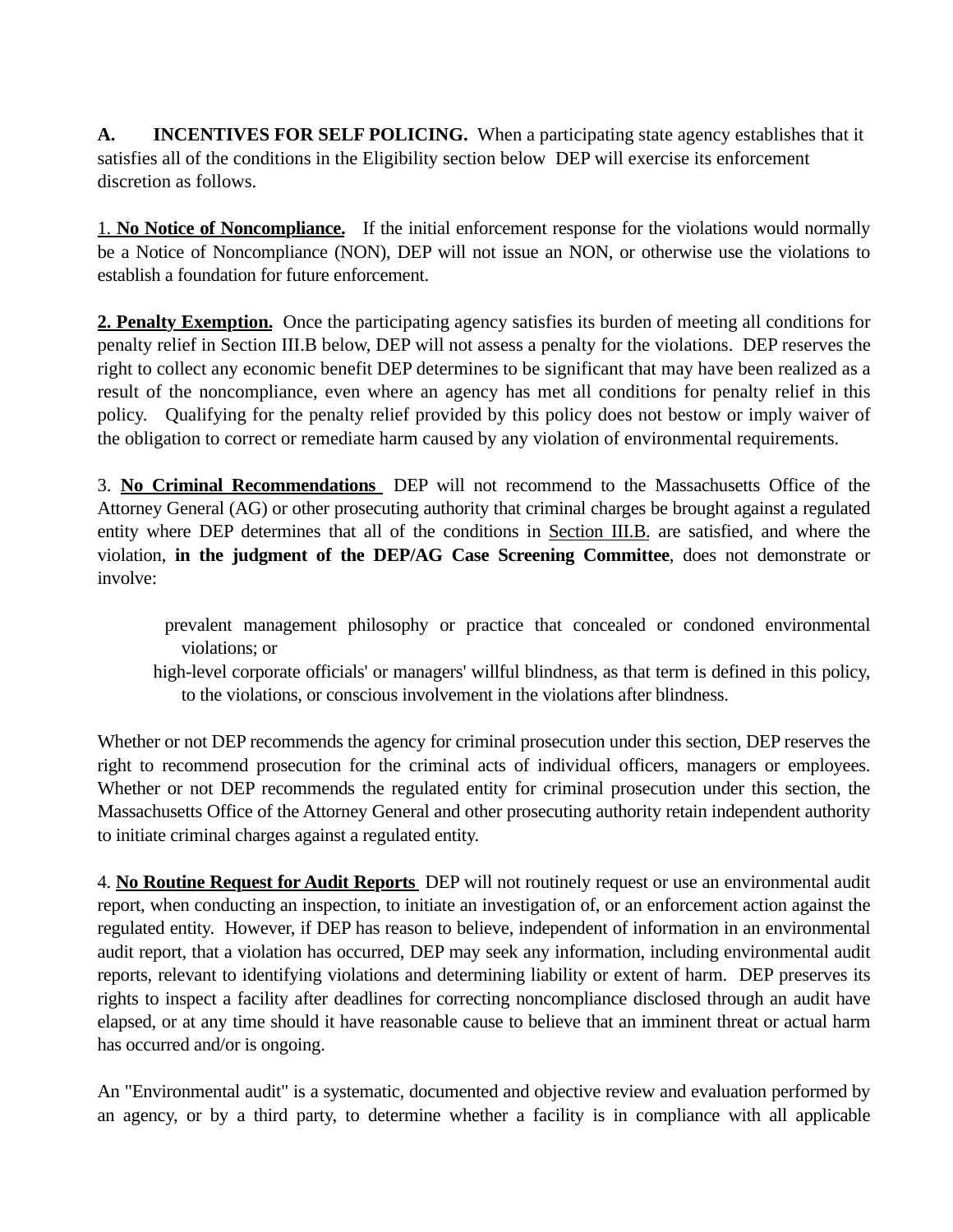environmental requirements, and if not, which recommends appropriate and timely action to correct existing violations, and prevent, detect and correct future violations. An "Environmental audit report" means the analysis, conclusions, and recommendations resulting from an environmental audit, but does not include data obtained in, or testimonial evidence concerning, the environmental audit.

## **B. CONDITIONS FOR PENALTY RELIEF: ELIGIBILITY**

**1. Systematic Discovery:** The violation was discovered through a set of objective, documented, systematic procedures or practices reflecting the agency's efforts to prevent, detect, and correct violations. Systematic discovery may include efforts by state agencies to meet the sustainability goals and management requirements of EO #438 by developing and implementing a Sustainability Plan. A Sustainability Plan developed pursuant to EO #438 and the State Sustainability Planning and Implementation Guide, and which is consistent with the elements constituting Due Diligence listed below will meet the systematic discovery criteria. The agency should be prepared to explain and document its systematic discovery of the violation to DEP, guided by the following Due Diligence elements:

a) Compliance policies, standards and procedures that identify how employees and agents are to meet the requirements of laws, regulations, permits, certifications and other sources of authority for environmental requirements;

b) Assignment of overall responsibility for overseeing compliance with policies, standards, and procedures, and assignments of specific responsibility for assuring compliance at each facility or operation;

c) Mechanisms for systematically assuring that compliance policies, standards and procedures are being carried out, including monitoring and auditing systems reasonably designed to detect and correct violations, periodic evaluation of the overall performance of the compliance management system, and a means for employees or agents to report violations of environmental requirements without fear of retaliation;

d) Efforts to communicate effectively the agency's standards and procedures to all employees and other agents, including those concerning disclosure of information about chemicals;

e) Appropriate incentives to managers and employees to perform in accordance with the compliance policies, standards and procedures (e.g., specific responsibilities embodied in job descriptions and sanctions through appropriate disciplinary mechanisms for failure to perform); and

f) Procedures for reporting releases and for the prompt and appropriate correction of any violations, and any necessary modifications to the regulated entity's program or facility to prevent future violations and releases.

g) Use of appropriately qualified or, where required, mandated experts (e.g., licensed hazardous waste facility, TRA planner, Licensed Site Professional).

**2. Voluntary Discovery:** Voluntary discovery shall include discovery by participating state agencies irrespective of the directive to investigate, identify and report such matters in Executive Orders #350 and #438. The violation must be identified voluntarily, and not through a legally mandated monitoring, testing, record-keeping, reporting, sampling or notification requirement prescribed by statute, regulation,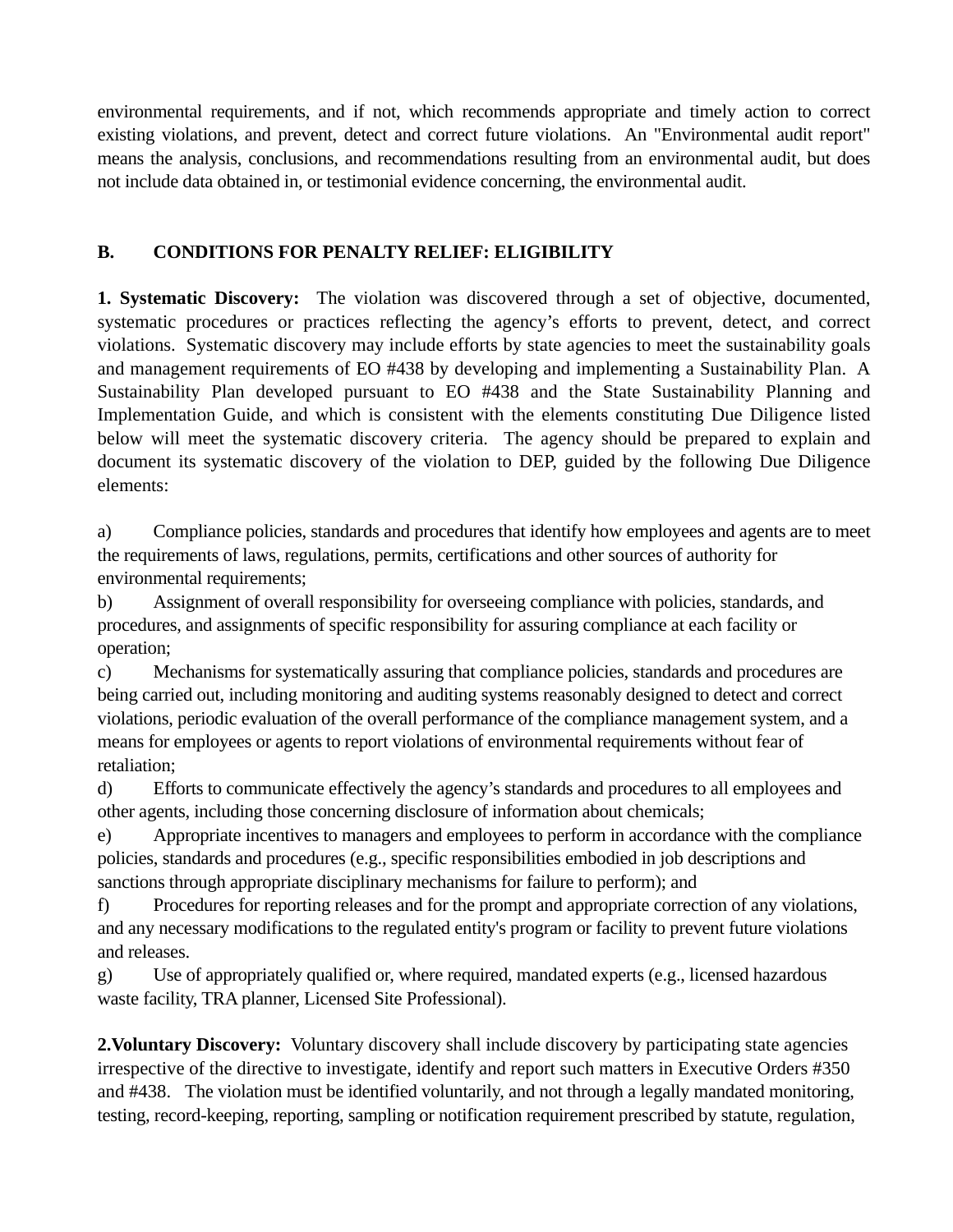license, permit, judicial or administrative order, consent order or agreement.

**3. Prompt Disclosure to the Clean State Database within 21 Days of Discovery:** The participating state agency shall fully disclose the violation to DEP in the Clean State database (or other reporting mechanism serving the same purpose which is transparent and available to the Attorney General) within **21 (twenty one) calendar days** after it discovers that the violation occurred or may have occurred. Where a statute or regulation requires reporting in less than twenty one days or in a different manner disclosure shall be made within the time limit and in the manner established by law, followed by entry in the Clean State database or equivalent no later than 21 (twenty one) days after the required disclosure. For example a 72 hour reporting condition under c. 21E and the MCP should be reported under that regulatory scheme, in the manner so specified, followed by entry into the Clean State database.

In situations where the violation is complex and compliance cannot be definitively determined within 21 (twenty one) calendar days of discovery, the agency must notify DEP of the situation through the Clean State database within the 21 (twenty one) day period, and request an extension of time in the database with a brief explanation of why additional time is needed to determine compliance status. DEP will extend the period of time to determine whether noncompliance exists if the circumstances do not present a serious threat, provided that no extension of time for full disclosure shall be longer than 35 (thirty-five) calendar days from discovery.

**4. Discovery independent of government or third party:** The violation must also be identified and disclosed by the agency prior to:

- the commencement of a federal, state or local agency inspection or investigation, or the issuance by such agency of an information request to the regulated entity;
- notice of a citizen suit;

the filing of a complaint by a third party;

- the reporting of the violation to DEP (or other government agency) by a "whistleblower" employee, rather than by one authorized to speak on behalf of the agency; or
- discovery of the violation through any other means by an independent regulatory agency (not the disclosing agency).

**5. Correction and Remediation within 60 Days of Discovery:** The participating agency corrects the violation within **60 (sixty) calendar days** of discovery, certifies in writing through the Clean State database that violations have been corrected, and takes appropriate measures as determined by DEP to remedy any harm to public health, safety and welfare or the environment due to the violation. If DEP determines that an imminent threat to public health, safety or welfare, or the environment results, or could result from the violations, DEP may require correction of violations and remediation of any harm more quickly than 60 (sixty) days from the participating agency's discovery.

If more than sixty calendar days is needed to correct the violation(s), the participating agency must notify DEP in writing through the Clean State database with a correction schedule before the sixty day period has passed, and request an extension of time with a brief explanation of why additional time is needed. If more than ninety days is requested from the date of discovery to correct the violation, the participating agency must notify the appropriate DEP regional Clean State/ Sustainability Coordinator directly by